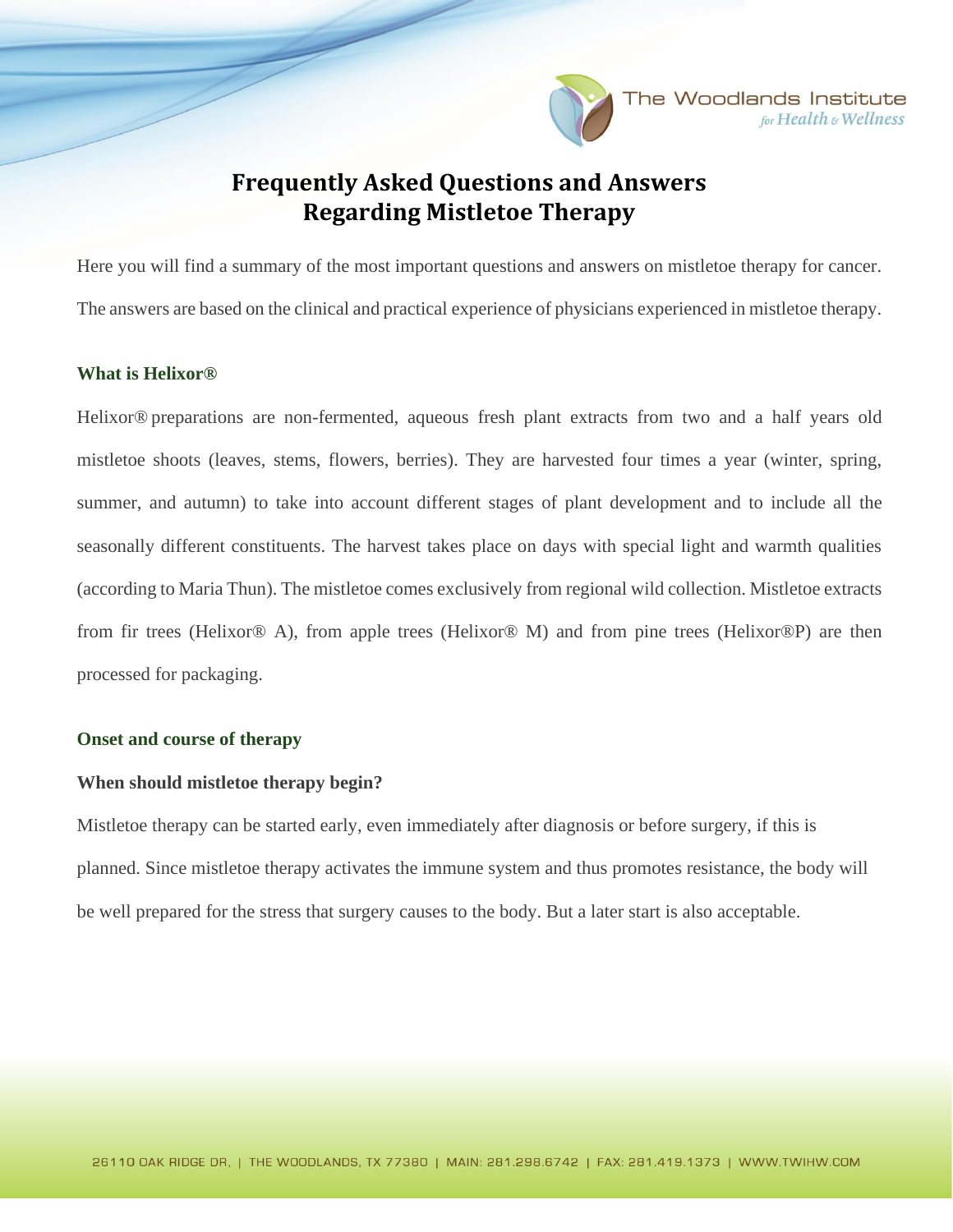

## **Can mistletoe therapy also be performed during chemo- and/or radiotherapy?**

Yes because mistletoe therapy can reduce the adverse effects of chemotherapy, radiation, hormone, or antibody/immune therapy. However, it is essential to ensure that the injection is given outside the radiation field, otherwise the skin can become highly inflamed. Also avoid injecting near sites where surgery will occur.

#### **Does mistletoe interfere with the effects of other drugs?**

No, so far there are no known negative interactions with other drugs. The studies available so far show that mistletoe therapy can be well combined with conventional treatment methods like chemo- radio-, hormone or antibody therapy. It can also reduce some of their undesirable effects.

#### **How long does the treatment take?**

Mistletoe therapy is often a long-term therapy but needs to be accompanied by a health professional. How long the therapy lasts in individual cases depends on how the disease develops and how the person reacts to the therapy.

#### **Do blood levels need to be measured?**

In most cases the blood levels are determined once at the beginning of mistletoe therapy and monitored repeatedly at longer intervals during the treatment. However, such laboratory controls are not necessary. Each doctor decides which examinations are necessary in the individual case based on the disease situation.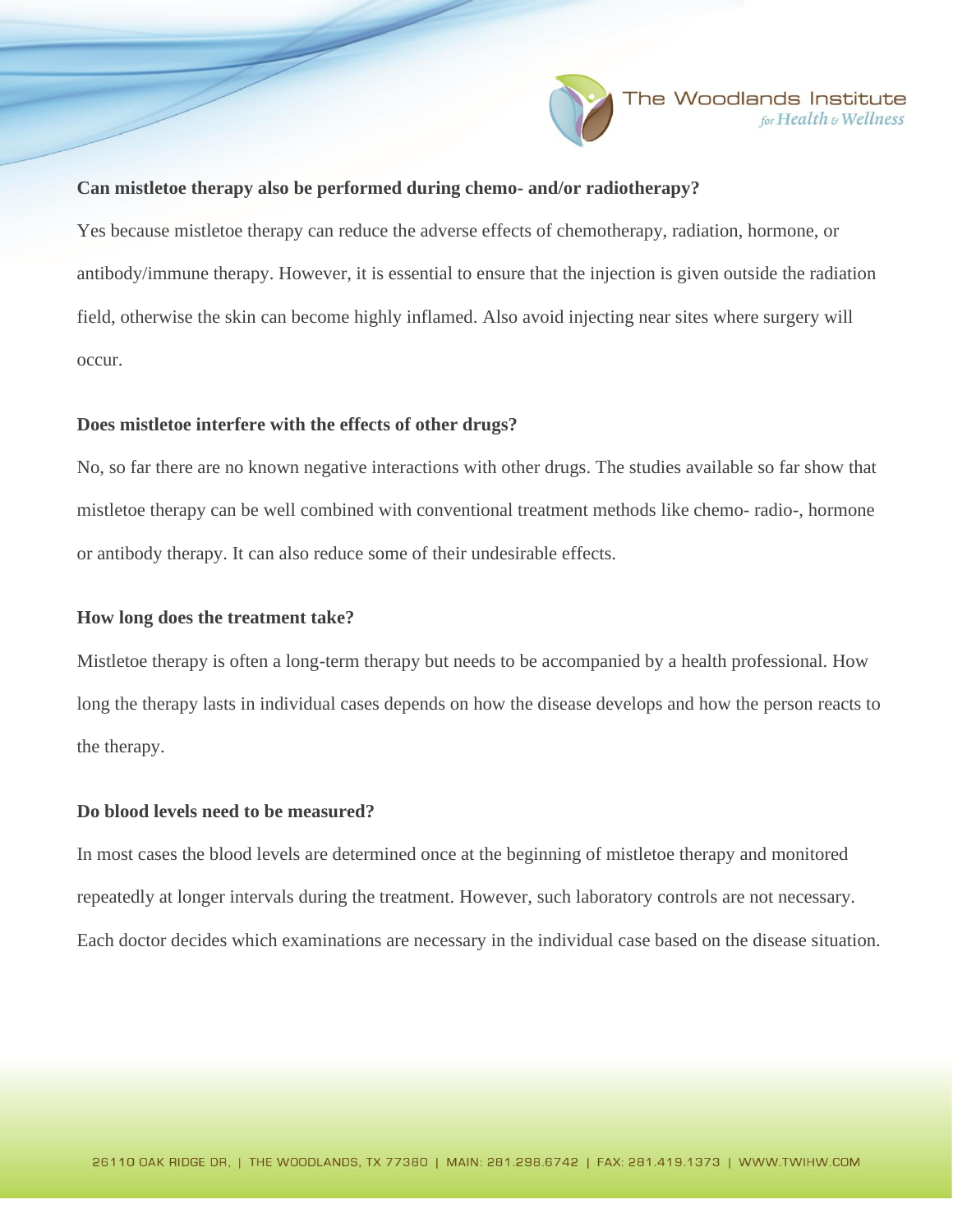

#### **Does mistletoe therapy influence tumor markers?**

The tumor markers change depending on the course of the disease. If the general condition improves or the tumor size reduces as a result of mistletoe therapy, the tumor markers may also decrease again. Testing markers within 4 to 6 weeks of starting mistletoe is not advised because the markers may look falsely elevated. It's also recommended to avoid imaging studies within 6-8 weeks of starting mistletoe because the tumors may initially look larger before shrinking.

#### **Is mistletoe therapy useful if metastases are already present?**

Yes, because mistletoe therapy can improve quality of life and strengthen the immune system, which may be manifested, for example, in an increase in appetite and weight, mood, and normalization of sleep quality. It may also prevent new mets from forming.

## **Can mistletoe therapy relieve pain?**

Mistletoe therapy may reduce the need for analgesics. Pain intensity depends on the tumor growth, your general condition and physical strength. As your condition improves and energy returns, your pain also decreases.

#### **Which mistletoe preparation is the appropriate one?**

There is no "right" or "wrong" mistletoe preparation. The most important aspects in the selection of the mistletoe preparation are the type and stage of the tumor, the patients' individual symptoms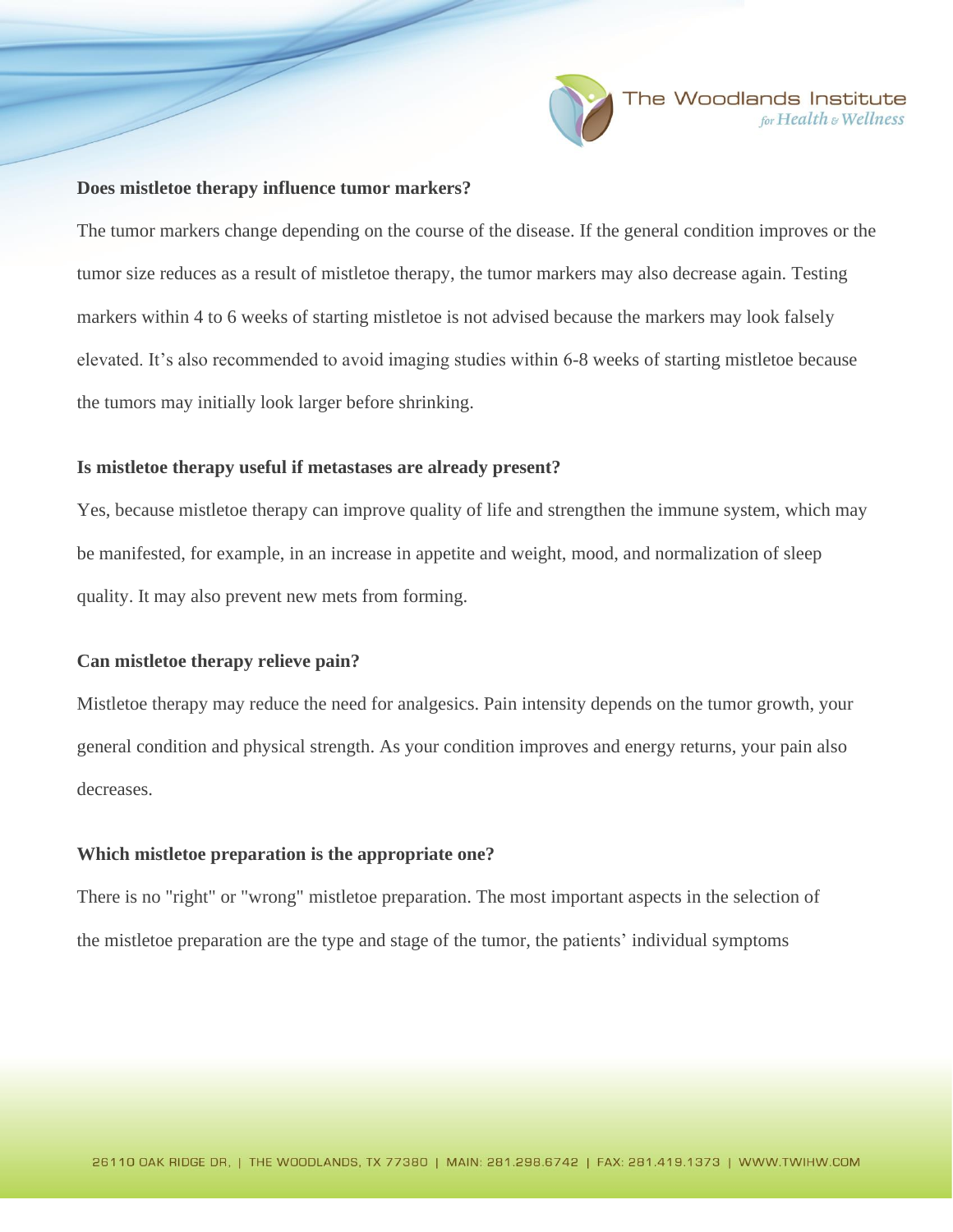

and situation of the patient and above all, the question of what is to be achieved with mistletoe therapy. Considering these factors, the doctor needs to find the most suitable preparation. People who are sensitive to drugs may initially be given a rather low-dose mistletoe preparation – some manufacturers offer special preparation series with particularly low initial concentrations for this purpose.

# **Side effects**

#### **Is the reddening of the skin an allergy?**

No, redness at the injection site up to 2 in diameter is a sign that the immune system reacts to mistletoe therapy, which is a desired effect.

### **The red spot itches – is that an indication of an allergic reaction?**

No, this is not an indication of an allergy either. The itching can occur when the mild local inflammation caused by the mistletoe extract subsides.

## **Is it dangerous if mistletoe therapy causes fever?**

An increased temperature of up to 100.4 °F is desired because the body is stimulated to regulate the body temperature. This ability is often weakened in cancer patients. Many cancer patients who are always shivering feel comfortably warmed up following subcutaneous mistletoe therapy. If temperatures exceed 100.4 °F and persist for more than 3 days, an infectious process or tumor fever should also be considered. If higher fever develops during mistletoe infusion (up to 100.4 °F), this may be therapeutically useful. However, this therapy variant is an off-label application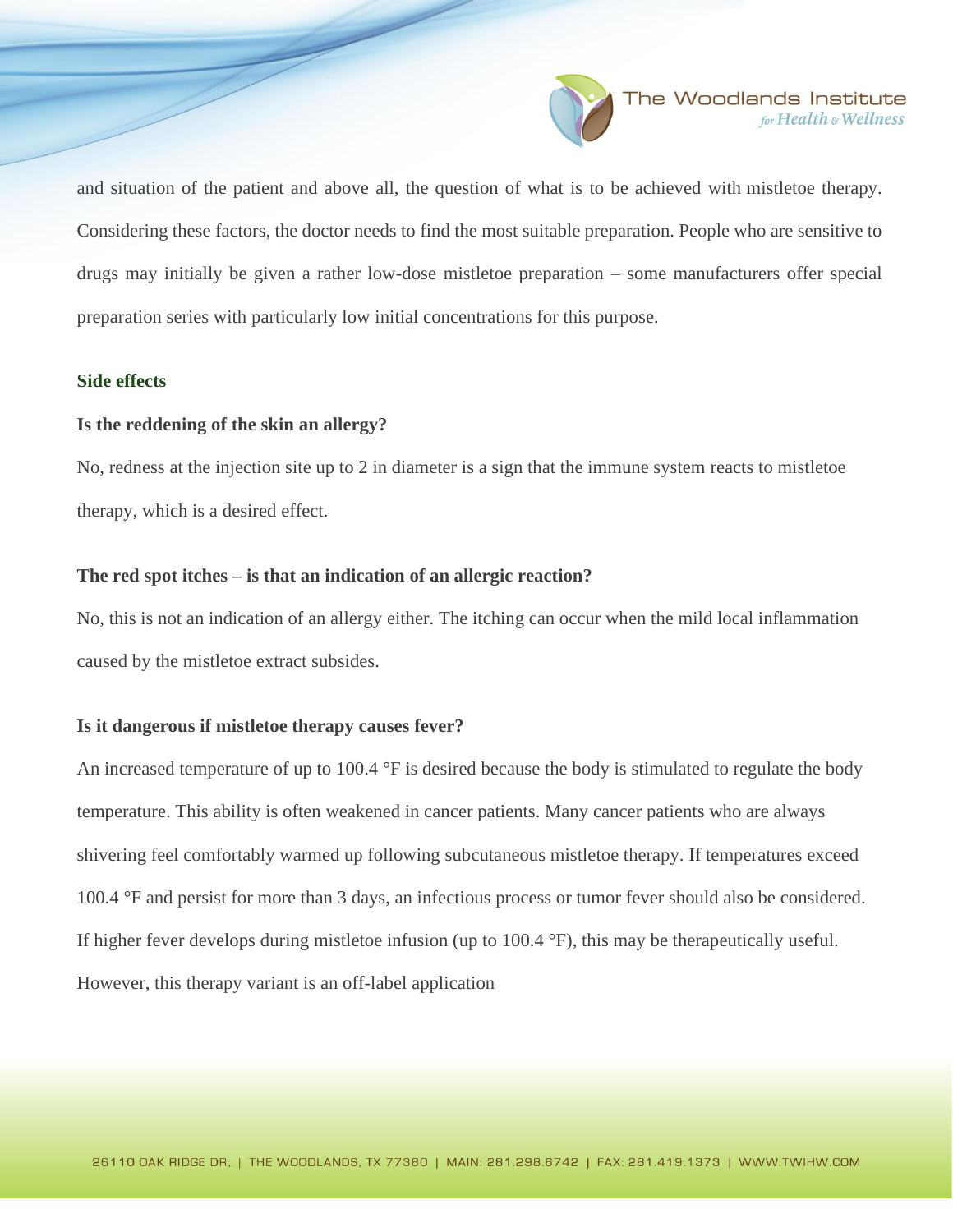

and should therefore always be under medical supervision. If the body temperature remains above 100.4 °F for more than three days, you should consult your doctor.

### **Can mistletoe stimulate tumor proliferation?**

Neither laboratory experiments nor more than 150 clinical studies have found evidence that mistletoe therapy could stimulate tumor proliferation.

# **IV Treatment**

Dr McManus orders a test dose using the preparation chosen for your particular condition/ disease. Your test dose will consist of an injection into the abdomen area and monitored over 3 days. On the 3<sup>rd</sup> day Dr McManus will review and notify us of the selected protocol. The optimal standard protocol is 4 consecutive sessions administered on week 1, followed by 2 sessions weekly for the next 6 weeks. This will consist of a total of 16 IV sessions over 7 weeks. Depending on your test dose skin reaction, Dr McManus may opt to slow down your escalation to max dose which would require a few more sessions than the standard protocol. IVs are given over a 2 hour period.

## **Injections**

## **Should mistletoe preparations always be injected?**

Mistletoe therapy is FDA-approved for oral administration for headaches. Injection and IV mistletoe are considered "off-label". In the form of an oral application, the protein-containing mistletoe extracts would be "digested" in the stomach and made ineffective for cancer therapies.